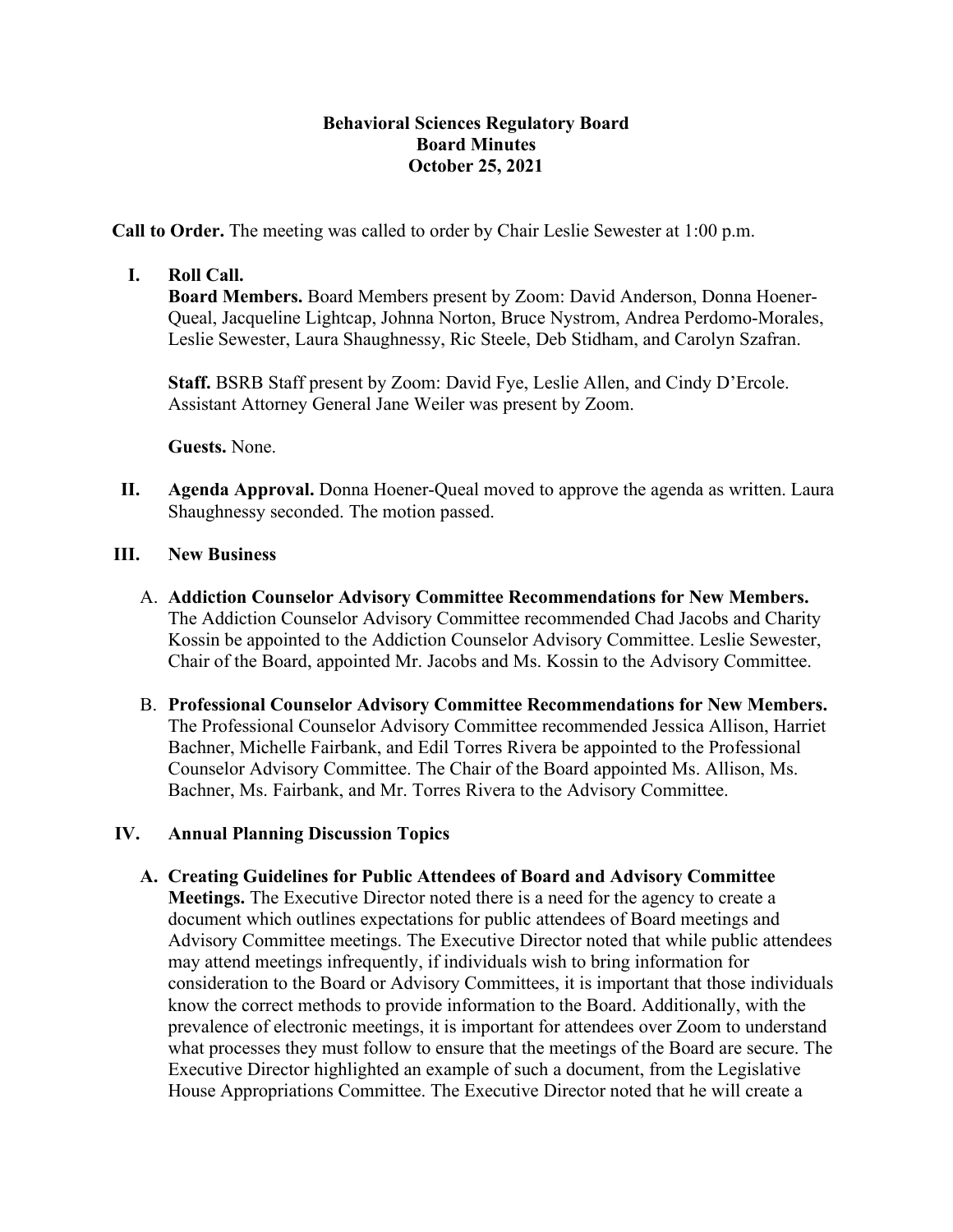draft version of a document for BSRB meetings and will provide it to the Board for review at the Board's next meeting.

- **B. Continued Discussion on Continuing Education Requirements in Diversity, Equity, and Inclusion.** The Executive Director noted that at the Board's meeting on September 27, 2021, the Board asked Advisory Committees to continue discussions on whether the Board should require continuing education hours in the areas of Diversity, Equity, and Inclusion (DEI) for any of the professions under the Board. The Board asked Chairs of Advisory Committees to bring back any specific proposals for the Board's consideration on this topic. Board members discussed the value of having training in diverse populations. Ric Steele, Chair of the Licensed Psychology Advisory Committee, noted that the Licensed Psychology Advisory Committee recommended requiring 3 hours of continuing education in the categories of DEI. Information was highlighted that between 7 to 10 states currently require DEI continuing education for Licensed Psychologists. Carolyn Szafran, Co-Chair of the Social Work Advisory Committee, noted the Social Work Advisory Committee discussed this topic, and the Advisory Committee preferred the training in this area to be through educational teachings as part of a curriculum. The Social Work Advisory Committee did not recommend changing continuing education requirements. Information was highlighted that 2 states currently require DEI continuing education for Social Workers. It was noted that a survey will be sent out to social workers to obtain additional input from licensees on this topic. The Board discussed how a requirement in DEI continuing education would relate to the Board's mission of public protection. Board members asked if there had been an increase in complaints related to issues connected to DEI. Cindy D'Ercole, Lead Investigator for the BSRB, noted that the BSRB has received allegations from individuals alleging discrimination, which is often alleged to be based on demographics, such as sex, gender, foster parent status, etc. The Board discussed whether continuing education changes would be effective at remedying some of the issues identified in this area. The Executive Director noted that changes to continuing education requirements would require a change to statute, so a bill would be needed to make any changes requiring additional continuing education hours for any of the professions. Ric Steele noted that he would like the recommendation of the Licensed Psychology Advisory Committee to advance from the Board to be included in draft legislation, even if Licensed Psychology would be the sole profession requiring continuing education hours in DEI. The Board permitted the recommendation for Licensed Psychology to be included draft legislation for the 2022 Legislative session. The Executive Director clarified that the proposal recommended by the Licensed Psychology Advisory Committee was to require Licensed Psychologists to obtain 3 continuing education hours in DEI each two-year licensure renewal period and double counting of DEI hours would be allowed if the DEI hours also satisfied an existing requirement in either ethics or in diagnosis and treatment.
- **C. Continued Discussion on Records of Deceased Practitioners.** The Executive Director thanked Board member Laura Shaughnessy for assisting with the agency's research on this topic. At the Board's previous meeting on September 27, 2021, it was noted that certain mental health professionals in Oregon were required to identify a future custodian of their records. The Executive Director provided language from the Oregon statutes, as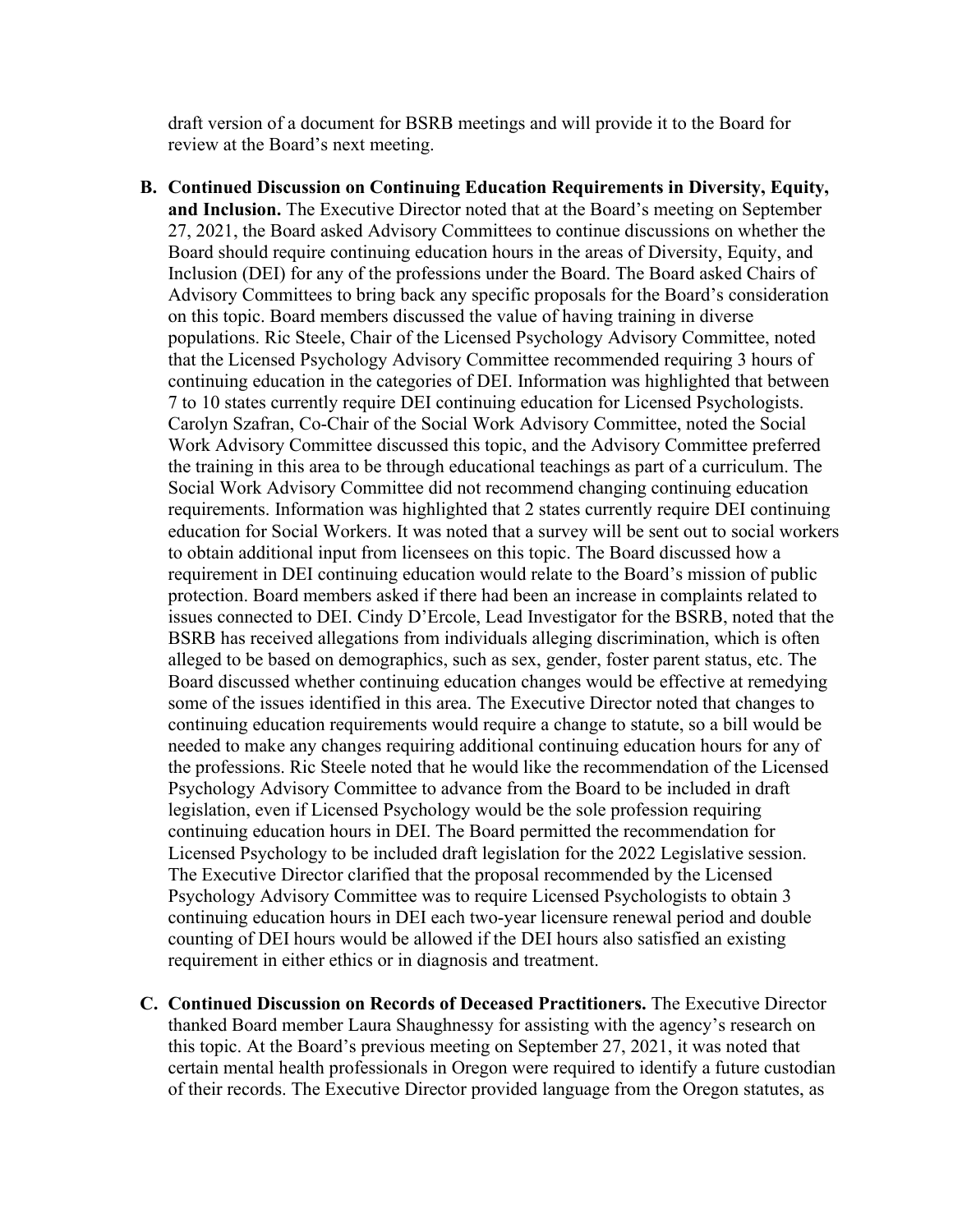well as a specific form which certain Oregon practitioners must fill out listing the future custodian of their records. Laura Shaughnessy noted she spoke with Kyle Kessler, Executive Director for the Kansas Association of Community Mental Health Centers. Mr. Kessler noted support for direction for practitioners on how to handle this issue, as there is a need for members of the public to be able to locate their records if their practitioner passed away unexpectedly. The Executive Director noted that he is still working with the Attorney General's office concerning in which instances that office would take possession of records. If records are abandoned, the Attorney General's office would seize the records, but the agency is still working out the logistics in situations where a practitioner passes away unexpectedly, but the records are in a safe location. The Executive Director noted the agency wishes to be helpful in these matters, but there are still several legal issues to resolve. To ensure that appropriate instructions can be given to practitioners to implement any new requirements, the agency needs additional time to continue to work out the logistics on a solution to this issue.

**D. Continued Discussion on Board Governance Policy Potential Changes**. The Executive Director referenced the current Board Governance Policy (Policy) which was last updated in 2011, and a report created by the Executive Director identifying (1) items the Executive Director recommends the Board consider changing within the Policy and (2) other items within the Policy that should be reviewed and discussed by the Board. Noting that the Board is a creation of the Kansas Legislature, thus primarily governed by statutes, then by regulations, then by any other processes the agency agrees to follow, Board members discussed that they could either make no changes to the existing Policy, make some changes, or completely eliminate the Policy. The Executive Director noted that some of his apprehensions with the existing language in the Policy are due to concerns that the Board may not have authority over all matters described in the Policy and that some topics are already in addressed in Kansas statutes elsewhere. The Executive Director noted that he spoke with Mark Skoglund, the Executive Director for the Kansas Governmental Ethics Commission, concerning some of these issues and noted that Mr. Skoglund would be available if the Board wished to have training at another Board meeting on some of the issues which may apply to Board members. Jane Weiler, Assistant Attorney General, indicated that other agencies she works with have Board member orientation documents and the majority of boards she works with have yearly ethics trainings. Board members asked for clarifications on the purpose of the Policy when it was created. Leslie Allen, Assistant Director and Licensing Manager for the BSRB, noted that the document was created over ten years ago in an effort to bring representatives from the different professions together in agreement on certain issues.

The Executive Director reviewed each of the items identified in his report for the Board. The Board discussed possible changes and agreed to make the following modifications to the Board Governance Policy:

- The Board Governance Policy would be replaced by two new documents: (1) An Expectations for Board Members (Expectations) document and (2) a separate Advisory Committee Policy;
- The Expectations document includes language noting conflicting statutes and regulations hold higher authority to provisions in this document;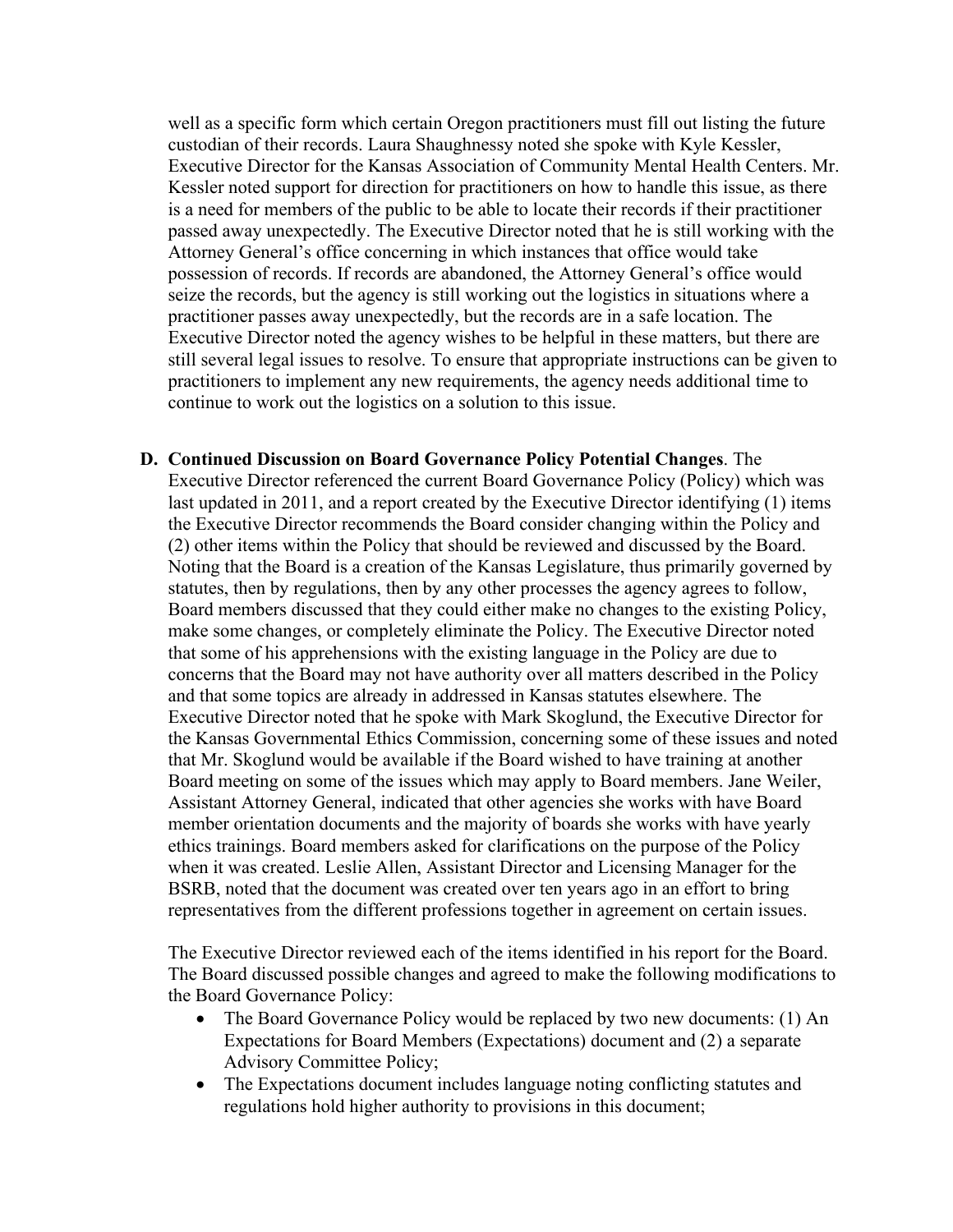- The Expectations document changes many of the "shall" phrasings in the Code of Conduct section to "should," due to the Governor's office having authority over the appointment and removal of Board members, rather than the Board having the authority to enforce qualifications for membership on the Board;
- The Expectations document notes that a Board member should not commit acts that would lead to investigations or complaints, replacing previous language that a Board member would not be under investigation of charges or complaints (this change is due to the BSRB having a duty to investigate any complaints, so a Board member may have no control over whether they are under investigation);
- The Expectations document clarifies that meetings of the Board take place every other month and reports by the Executive Director to the Board are provided at every full Board meeting, which reflect current practices of the Board;
- The Expectations document would not include restrictions on staff of the BSRB, aside from language relating to the Executive Director, due to state employees already having restrictions in statutes covering their activities;
- The Expectations document clarifies the yearly performance evaluation of the Executive Director of the BSRB would be performed each calendar year;
- The Advisory Committee Policy clarifies that all Board members serve on Advisory Committees. The previous language stated that the Chair of the Advisory Committee would be licensed in the profession of the Advisory Committee, but was silent to the second member of the two professions that have multiple members on the Board. The new language also states that the Chair of an Advisory Committee is not only licensed in the profession but has been appointed by the Governor to represent that profession on the Board;
- The Advisory Committee Policy includes a maximum of ten non-Board members on Advisory Committees;
- The Advisory Committee Policy does not include the phrase "Board member may serve on the Advisory Committee," which was previously included in the Board Governance Policy. There is no restriction on previous Board members serving on the Advisory Committee, nor language that previous Board members will be automatically added to the Advisory Committees.
- The Advisory Committee Policy changes terminology to recommend the Assistant Director or Licensing Manager attend the Advisory Committee meetings, rather than the previously titled Credentialing Specialist, and notes the Assistant Attorney General representing the Board should attend when their attendance is requested;
- The Advisory Committee Policy clarifies appointments should be staggered to avoid having too many members reach maximum length of service at the same time;
- The Advisory Committee Policy includes new language on reviewing nominees for membership, noting that the Committee should work to ensure that there is diverse representation, including but not limited to, geographic setting, gender, culture, and ethnicity;
- The Advisory Committee Policy includes revised terminology to replace the use of the term "nominations," in certain sections, so it is clear the Advisory Committee will reach recommendations for new members and those